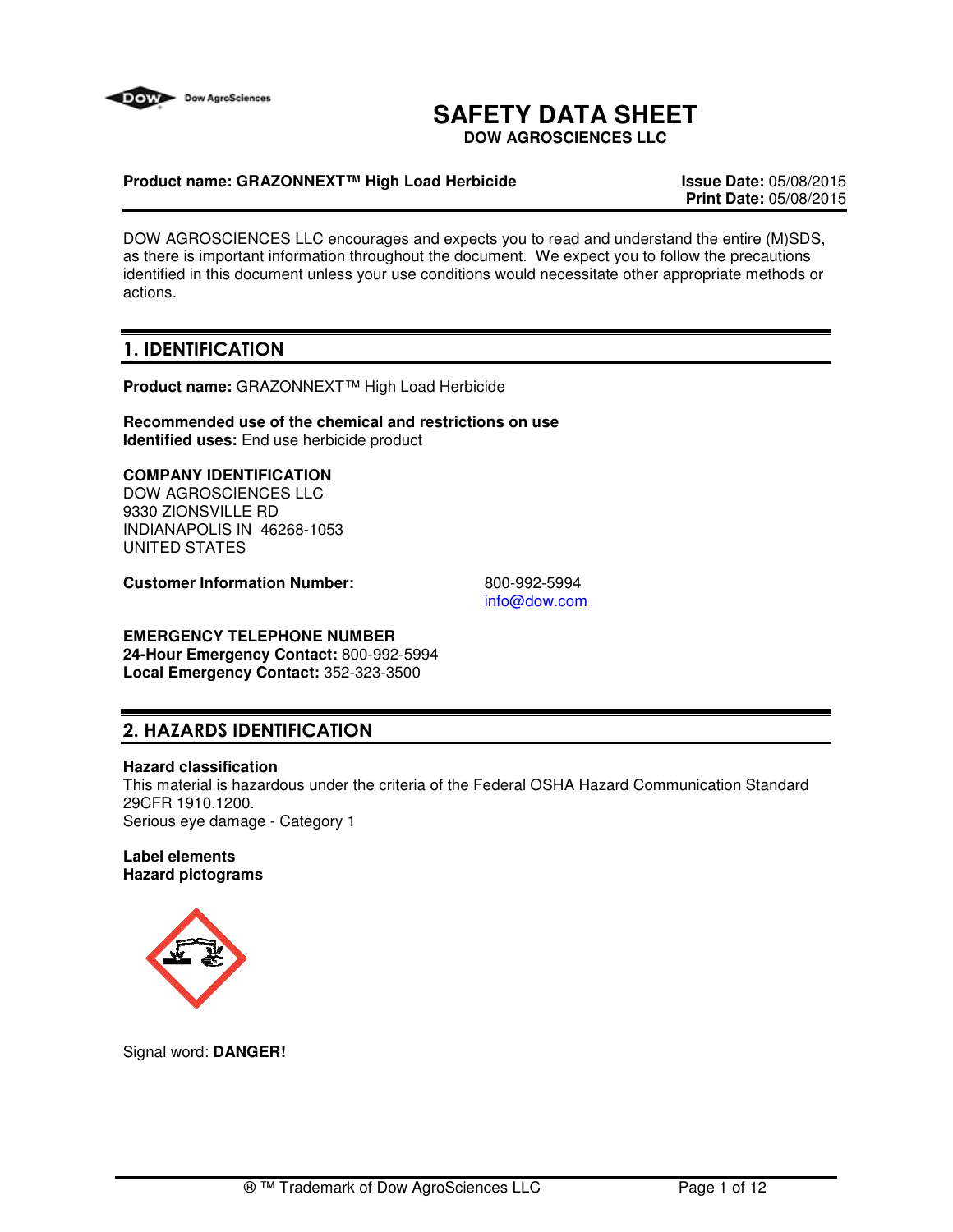#### **Hazards**

Causes serious eye damage.

#### **Precautionary statements**

#### **Prevention**

Wear eye protection/ face protection.

#### **Response**

IF IN EYES: Rinse cautiously with water for several minutes. Remove contact lenses, if present and easy to do. Continue rinsing. Immediately call a POISON CENTER or doctor/ physician.

### **Other hazards**

no data available

### 3. COMPOSITION/INFORMATION ON INGREDIENTS

This product is a mixture.

| Component                             | <b>CASRN</b>  | Concentration |
|---------------------------------------|---------------|---------------|
|                                       |               |               |
| 2,4-D Dimethylamine Salt              | 2008-39-1     | 41.26%        |
| Aminopyralid Triisopropanolamine Salt | 566191-89-7   | 8.24%         |
| Propylene glycol                      | $57 - 55 - 6$ | 5.0%          |
| <b>Balance</b>                        | Not available | 45.5%         |
|                                       |               |               |

### 4. FIRST AID MEASURES

#### **Description of first aid measures**

**General advice:** If potential for exposure exists refer to Section 8 for specific personal protective equipment.

**Inhalation:** Move person to fresh air. If person is not breathing, call an emergency responder or ambulance, then give artificial respiration; if by mouth to mouth use rescuer protection (pocket mask etc). Call a poison control center or doctor for treatment advice.

**Skin contact:** Take off contaminated clothing. Rinse skin immediately with plenty of water for 15-20 minutes. Call a poison control center or doctor for treatment advice.

**Eye contact:** Hold eyes open and rinse slowly and gently with water for 15-20 minutes. Remove contact lenses, if present, after the first 5 minutes, then continue rinsing eyes. Call a poison control center or doctor for treatment advice. Suitable emergency eye wash facility should be available in work area.

**Ingestion:** Immediately call a poison control center or doctor. Do not induce vomiting unless told to do so by a poison control center or doctor. Do not give any liquid to the person. Do not give anything by mouth to an unconscious person. Never give anything by mouth to an unconscious person.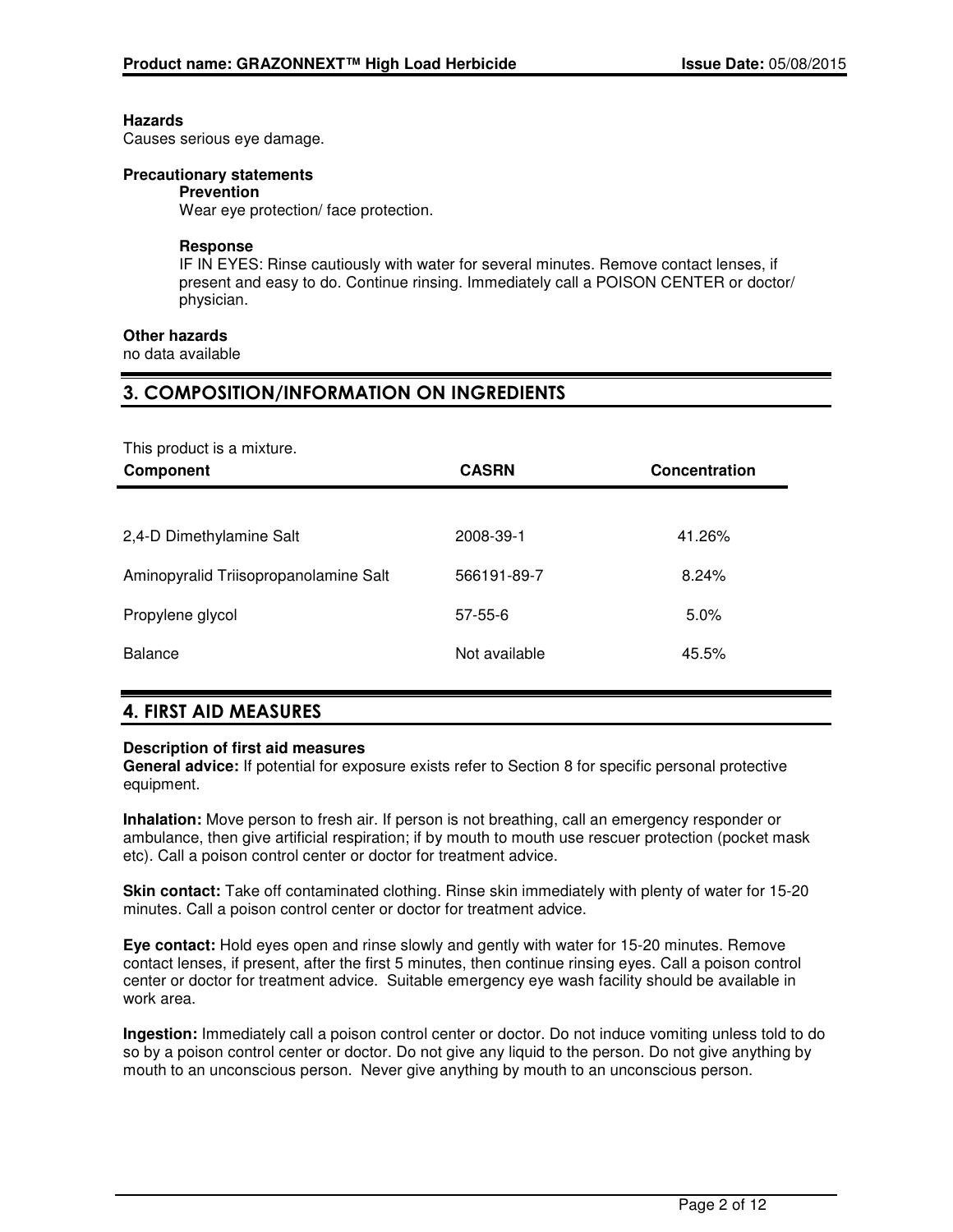**Most important symptoms and effects, both acute and delayed:** Aside from the information found under Description of first aid measures (above) and Indication of immediate medical attention and special treatment needed (below), any additional important symptoms and effects are described in Section 11: Toxicology Information.

#### **Indication of any immediate medical attention and special treatment needed**

**Notes to physician:** No specific antidote. Treatment of exposure should be directed at the control of symptoms and the clinical condition of the patient. Have the Safety Data Sheet, and if available, the product container or label with you when calling a poison control center or doctor, or going for treatment.

### 5. FIREFIGHTING MEASURES

**Suitable extinguishing media:** To extinguish combustible residues of this product use water fog, carbon dioxide, dry chemical or foam.

**Unsuitable extinguishing media:** no data available

#### **Special hazards arising from the substance or mixture**

**Hazardous combustion products:** Under fire conditions some components of this product may decompose. The smoke may contain unidentified toxic and/or irritating compounds. Combustion products may include and are not limited to: Nitrogen oxides. Hydrogen chloride. Carbon monoxide. Carbon dioxide. Ammonia.

**Unusual Fire and Explosion Hazards:** This material will not burn until the water has evaporated. Residue can burn.

#### **Advice for firefighters**

**Fire Fighting Procedures:** Keep people away. Isolate fire and deny unnecessary entry. Use water spray to cool fire exposed containers and fire affected zone until fire is out and danger of reignition has passed. To extinguish combustible residues of this product use water fog, carbon dioxide, dry chemical or foam. Contain fire water run-off if possible. Fire water run-off, if not contained, may cause environmental damage. Review the "Accidental Release Measures" and the "Ecological Information" sections of this (M)SDS.

**Special protective equipment for firefighters:** Wear positive-pressure self-contained breathing apparatus (SCBA) and protective fire fighting clothing (includes fire fighting helmet, coat, trousers, boots, and gloves). If protective equipment is not available or not used, fight fire from a protected location or safe distance.

# 6. ACCIDENTAL RELEASE MEASURES

**Personal precautions, protective equipment and emergency procedures:** Isolate area. Keep unnecessary and unprotected personnel from entering the area. Refer to section 7, Handling, for additional precautionary measures. Use appropriate safety equipment. For additional information, refer to Section 8, Exposure Controls and Personal Protection.

**Environmental precautions:** Prevent from entering into soil, ditches, sewers, waterways and/or groundwater. See Section 12, Ecological Information.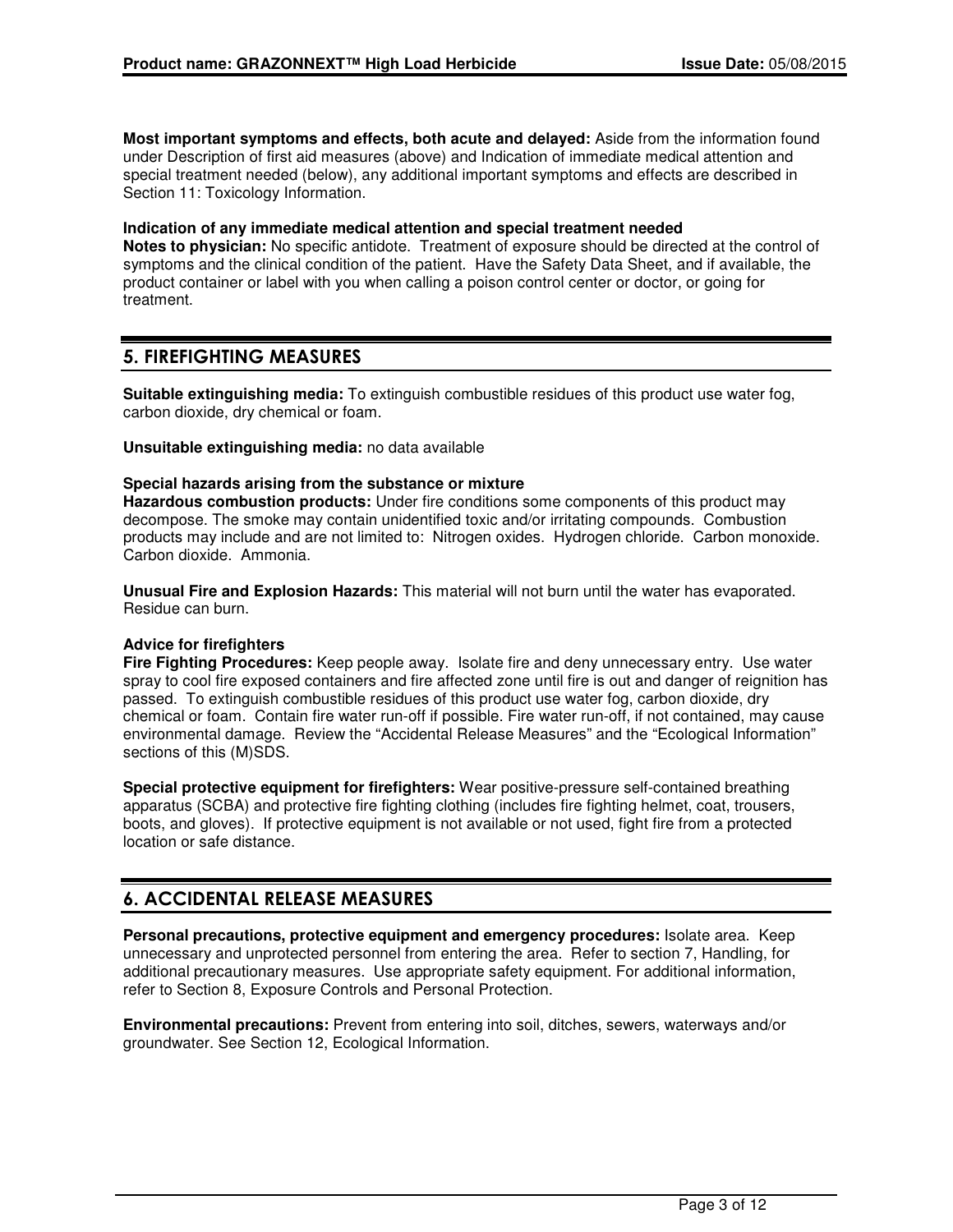**Methods and materials for containment and cleaning up:** Contain spilled material if possible. Small spills: Absorb with materials such as: Clay. Dirt. Sand. Sweep up. Collect in suitable and properly labeled containers. Large spills: Contact Dow AgroSciences for clean-up assistance. See Section 13, Disposal Considerations, for additional information.

# 7. HANDLING AND STORAGE

**Precautions for safe handling:** Keep out of reach of children. Do not swallow. Avoid breathing vapor or mist. Avoid contact with eyes, skin, and clothing. Wash thoroughly after handling. Use with adequate ventilation. See Section 8, EXPOSURE CONTROLS AND PERSONAL PROTECTION.

**Conditions for safe storage:** Store in a dry place. Store in original container. Keep container tightly closed when not in use. Do not store near food, foodstuffs, drugs or potable water supplies.

# 8. EXPOSURE CONTROLS/PERSONAL PROTECTION

#### **Control parameters**

Exposure limits are listed below, if they exist.

| <b>Component</b> | Reaulation         | Type of listing | <b>Value/Notation</b> |
|------------------|--------------------|-----------------|-----------------------|
| Propylene glycol | <b>WEEI</b><br>___ | TWA.            | I0 mg/m3              |

RECOMMENDATIONS IN THIS SECTION ARE FOR MANUFACTURING, COMMERCIAL BLENDING AND PACKAGING WORKERS. APPLICATORS AND HANDLERS SHOULD SEE THE PRODUCT LABEL FOR PROPER PERSONAL PROTECTIVE EQUIPMENT AND CLOTHING.

#### **Exposure controls**

**Engineering controls:** Use local exhaust ventilation, or other engineering controls to maintain airborne levels below exposure limit requirements or guidelines. If there are no applicable exposure limit requirements or guidelines, general ventilation should be sufficient for most operations.

#### **Individual protection measures**

**Eye/face protection:** Use chemical goggles.

#### **Skin protection**

**Hand protection:** Use gloves chemically resistant to this material. Examples of preferred glove barrier materials include: Butyl rubber. Natural rubber ("latex"). Neoprene. Nitrile/butadiene rubber ("nitrile" or "NBR"). Polyethylene. Ethyl vinyl alcohol laminate ("EVAL"). Polyvinyl chloride ("PVC" or "vinyl"). NOTICE: The selection of a specific glove for a particular application and duration of use in a workplace should also take into account all relevant workplace factors such as, but not limited to: Other chemicals which may be handled, physical requirements (cut/puncture protection, dexterity, thermal protection), potential body reactions to glove materials, as well as the instructions/specifications provided by the glove supplier.

**Other protection:** Use protective clothing chemically resistant to this material. Selection of specific items such as face shield, boots, apron, or full body suit will depend on the task.

**Respiratory protection:** Respiratory protection should be worn when there is a potential to exceed the exposure limit requirements or guidelines. If there are no applicable exposure limit requirements or guidelines, wear respiratory protection when adverse effects, such as respiratory irritation or discomfort have been experienced, or where indicated by your risk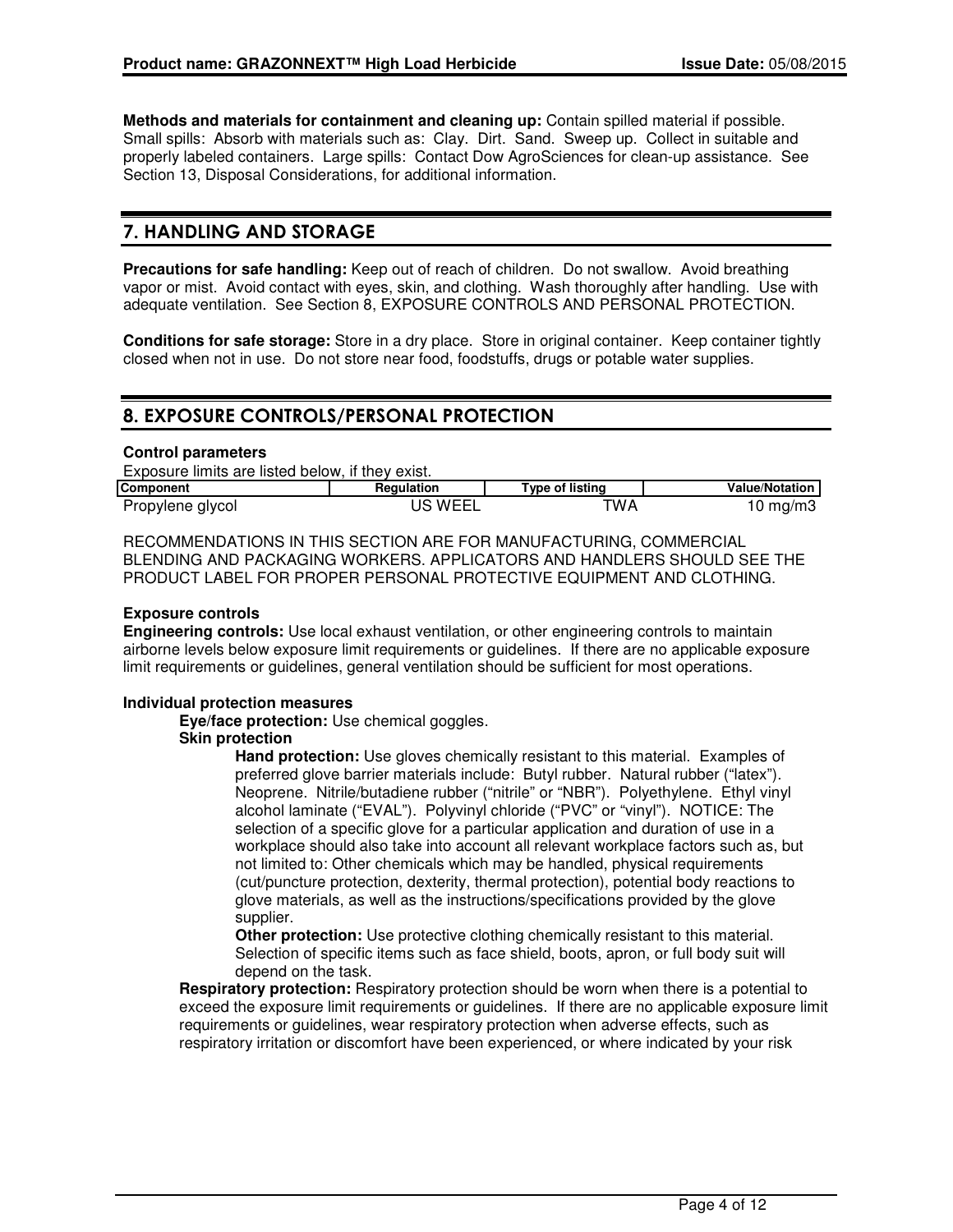assessment process. For most conditions no respiratory protection should be needed; however, if discomfort is experienced, use an approved air-purifying respirator. The following should be effective types of air-purifying respirators: Organic vapor cartridge with a particulate pre-filter.

# 9. PHYSICAL AND CHEMICAL PROPERTIES

| Appearance                                        |                                                                       |
|---------------------------------------------------|-----------------------------------------------------------------------|
| <b>Physical state</b>                             | Liquid.                                                               |
| Color                                             | Yellow to orange                                                      |
| Odor                                              | Mild                                                                  |
| <b>Odor Threshold</b>                             | No test data available                                                |
| pH                                                | 6.69 1% pH Electrode (1% aqueous suspension)                          |
| <b>Melting point/range</b>                        | Not applicable                                                        |
| <b>Freezing point</b>                             | No test data available                                                |
| Boiling point (760 mmHg)                          | No test data available                                                |
| <b>Flash point</b>                                | closed cup > 100 °C ( > 212 °F) Pensky-Martens Closed Cup<br>ASTM D93 |
| <b>Evaporation Rate (Butyl Acetate</b><br>$= 1$   | No test data available                                                |
| Flammability (solid, gas)                         | Not Applicable                                                        |
| <b>Lower explosion limit</b>                      | No test data available                                                |
| <b>Upper explosion limit</b>                      | No test data available                                                |
| <b>Vapor Pressure</b>                             | No test data available                                                |
| <b>Relative Vapor Density (air = 1)</b>           | No test data available                                                |
| Relative Density (water $= 1$ )                   | No test data available                                                |
| <b>Water solubility</b>                           | No test data available                                                |
| <b>Partition coefficient: n-</b><br>octanol/water | no data available                                                     |
| <b>Auto-ignition temperature</b>                  | No test data available                                                |
| <b>Decomposition temperature</b>                  | No test data available                                                |
| <b>Kinematic Viscosity</b>                        | no data available                                                     |
| <b>Explosive properties</b>                       | no data available                                                     |
| <b>Oxidizing properties</b>                       | no data available                                                     |
| <b>Liquid Density</b>                             | 1.173 g/cm3 at 20 °C (68 °F) Digital density meter                    |
| Molecular weight                                  | no data available                                                     |

NOTE: The physical data presented above are typical values and should not be construed as a specification.

# 10. STABILITY AND REACTIVITY

**Reactivity:** no data available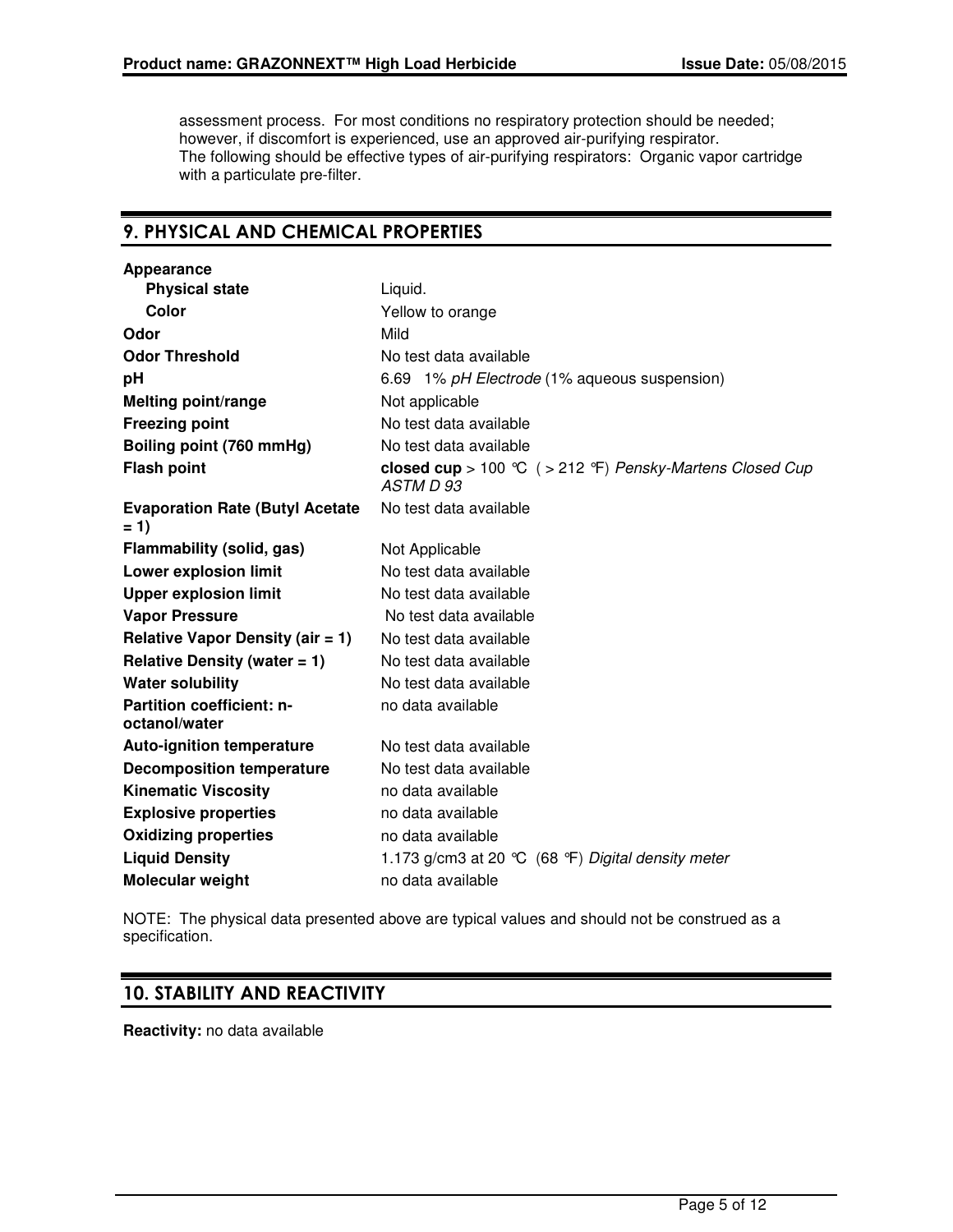**Chemical stability:** Stable under recommended storage conditions. See Storage, Section 7.

**Possibility of hazardous reactions:** Polymerization will not occur.

**Conditions to avoid:** Some components of this product can decompose at elevated temperatures. Generation of gas during decomposition can cause pressure in closed systems.

**Incompatible materials:** Avoid contact with: Acids. Bases. Oxidizers.

**Hazardous decomposition products:** Decomposition products depend upon temperature, air supply and the presence of other materials. Decomposition products can include and are not limited to: Ammonia. Hydrogen chloride. Nitrogen oxides. Toxic gases are released during decomposition.

# 11. TOXICOLOGICAL INFORMATION

Toxicological information appears in this section when such data is available.

#### **Acute toxicity**

#### **Acute oral toxicity**

Low toxicity if swallowed. Small amounts swallowed incidentally as a result of normal handling operations are not likely to cause injury; however, swallowing larger amounts may cause injury.

As product: LD50, Rat, female, > 2,000 mg/kg OECD 425 or equivalent

#### **Acute dermal toxicity**

Prolonged skin contact is unlikely to result in absorption of harmful amounts.

As product: LD50, Rat, male and female, > 5,000 mg/kg OECD Test Guideline 402

#### **Acute inhalation toxicity**

Prolonged exposure is not expected to cause adverse effects. Based on the available data, respiratory irritation was not observed.

As product: LC50, Rat, 4 Hour, Liquid aerosol., > 5.26 mg/l

#### **Skin corrosion/irritation**

Brief contact may cause slight skin irritation with local redness.

#### **Serious eye damage/eye irritation**

May cause moderate eye irritation. May cause slight corneal injury.

#### **Sensitization**

Did not demonstrate the potential for contact allergy in mice.

For respiratory sensitization: No relevant data found.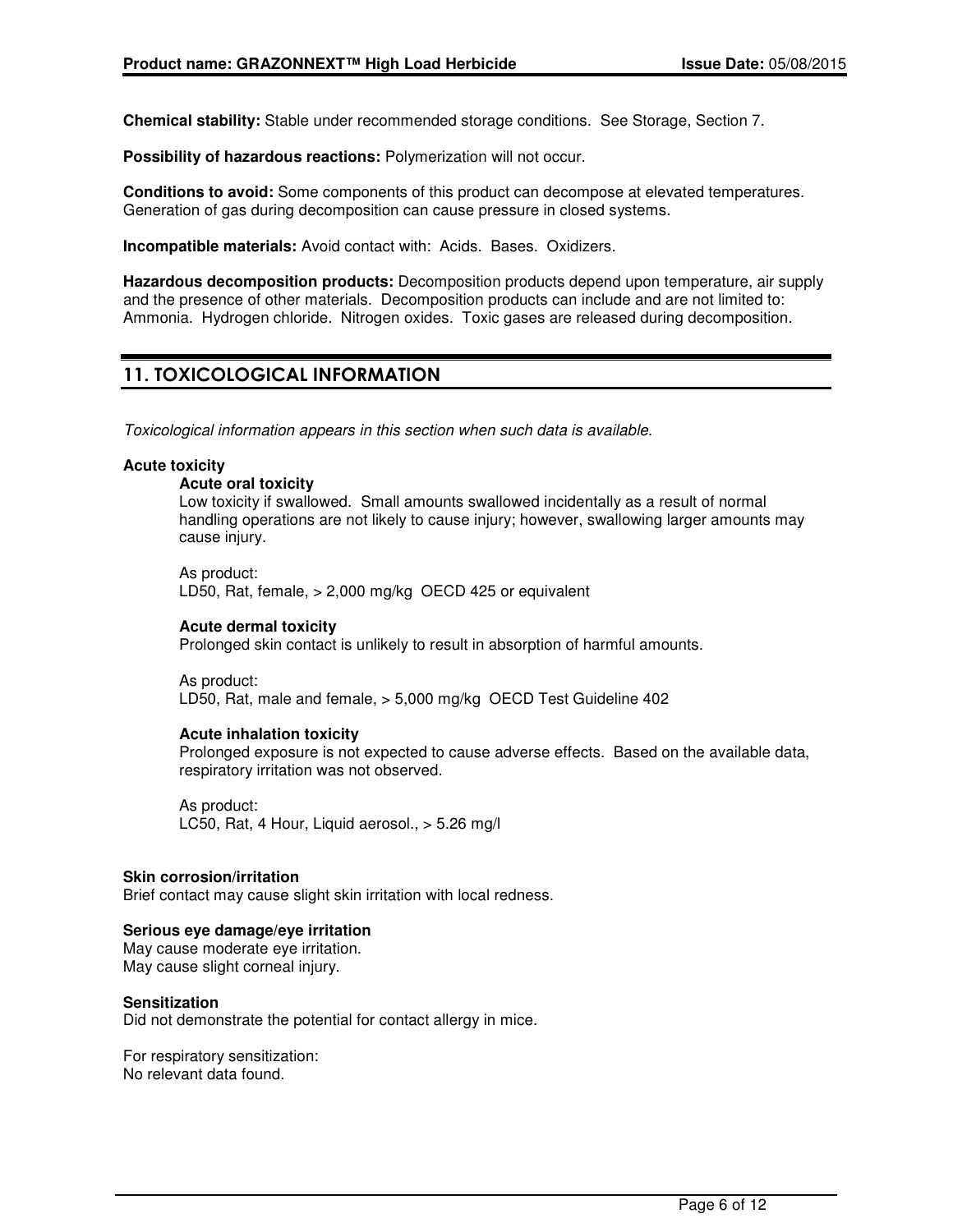# **Specific Target Organ Systemic Toxicity (Single Exposure)**

Product test data not available.

#### **Specific Target Organ Systemic Toxicity (Repeated Exposure)**

For the active ingredient(s): In animals, effects have been reported on the following organs: Adrenal gland. Bone marrow. Eye. Gastrointestinal tract. Kidney. Liver. Spleen. Testes. Thyroid.

For the minor component(s): In animals, effects have been reported on the following organs: Kidney. Liver. In rare cases, repeated excessive exposure to propylene glycol may cause central nervous system effects.

#### **Carcinogenicity**

For similar active ingredient(s). 2,4-Dichlorophenoxyacetic acid. Available data are inadequate to evaluate carcinogenicity. Various animal cancer tests have shown no reliably positive association between 2,4-D exposure and cancer. Epidemiology studies on herbicide use have been both positive and negative with the majority being negative.

For similar active ingredient(s). Aminopyralid. Did not cause cancer in laboratory animals.

#### **Teratogenicity**

For similar active ingredient(s). 2,4-Dichlorophenoxyacetic acid. Has been toxic to the fetus in laboratory animals at doses toxic to the mother. Did not cause birth defects in laboratory animals. Aminopyralid. Did not cause birth defects or other effects in the fetus even at doses which caused toxic effects in the mother.

#### **Reproductive toxicity**

For similar active ingredient(s). 2,4-Dichlorophenoxyacetic acid. In laboratory animals, excessive doses toxic to the parent animals caused decreased weight and survival of offspring. Aminopyralid. In animal studies, did not interfere with reproduction.

#### **Mutagenicity**

For the active ingredient(s): 2,4-D SALTS Aminopyralid. In vitro genetic toxicity studies were predominantly negative. Animal genetic toxicity studies were inconclusive

#### **Aspiration Hazard**

Based on available information, aspiration hazard could not be determined.

#### **COMPONENTS INFLUENCING TOXICOLOGY:**

#### **Aminopyralid Triisopropanolamine Salt Specific Target Organ Systemic Toxicity (Single Exposure)**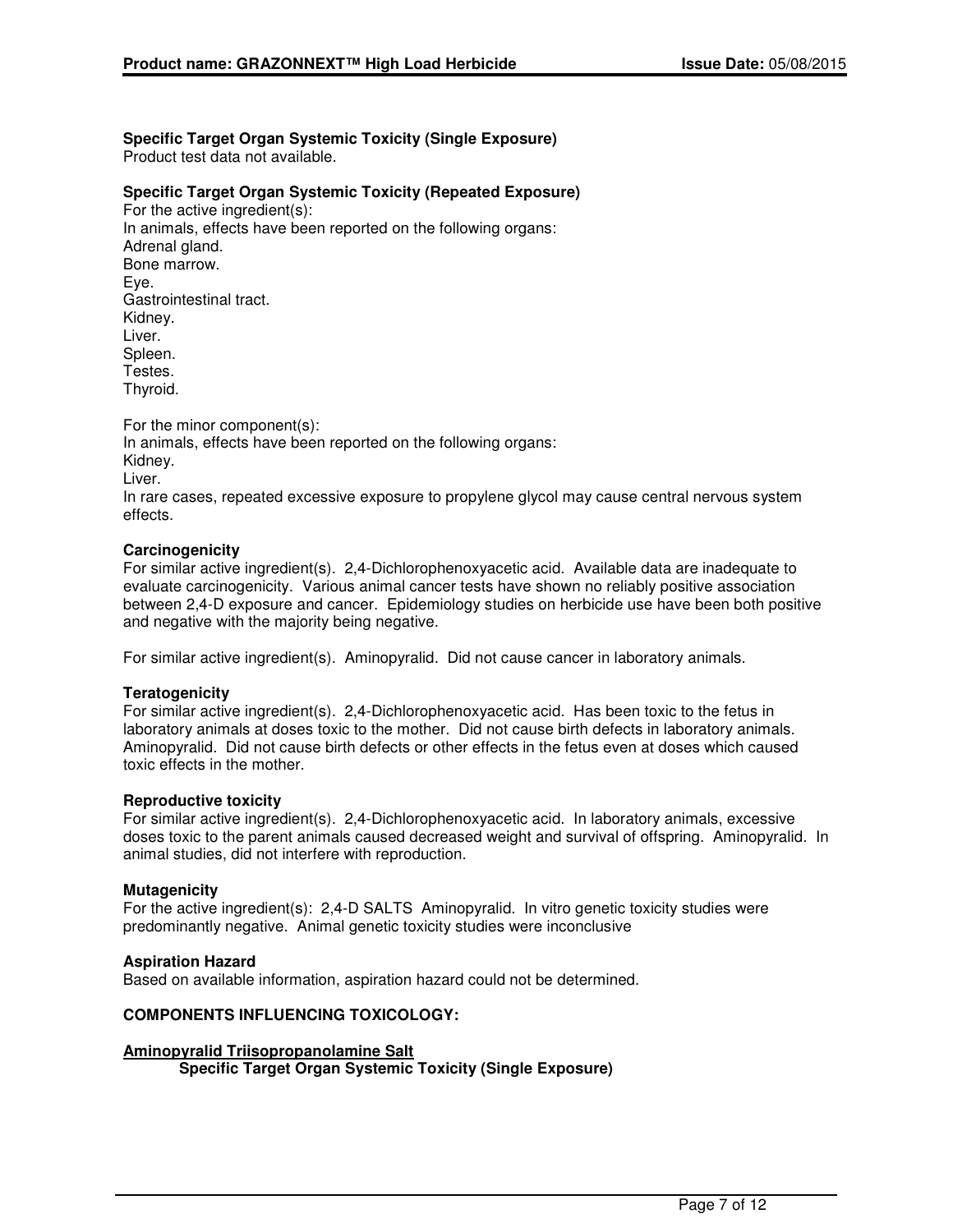Evaluation of available data suggests that this material is not an STOT-SE toxicant.

#### **Propylene glycol**

### **Specific Target Organ Systemic Toxicity (Single Exposure)**

Evaluation of available data suggests that this material is not an STOT-SE toxicant.

# 12. ECOLOGICAL INFORMATION

Ecotoxicological information appears in this section when such data is available.

#### **Toxicity**

#### **Acute toxicity to fish**

Material is slightly toxic to aquatic organisms on an acute basis (LC50/EC50 between 10 and 100 mg/L in the most sensitive species tested).

LC50, Lepomis macrochirus (Bluegill sunfish), semi-static test, 96 Hour, 83 mg/l

#### **Acute toxicity to aquatic invertebrates**

EC50, Daphnia magna (Water flea), static test, 48 Hour, > 100 mg/l, OECD Test Guideline 202

EC50, eastern oyster (Crassostrea virginica), flow-through test, 96 Hour, 96 mg/l, Other guidelines

#### **Persistence and degradability**

#### **2,4-D Dimethylamine Salt**

**Biodegradability:** For similar active ingredient(s). 2,4-Dichlorophenoxyacetic acid. Material is readily biodegradable. Passes OECD test(s) for ready biodegradability.

#### **Aminopyralid Triisopropanolamine Salt**

**Biodegradability:** For similar material(s): Aminopyralid. Material is not readily biodegradable according to OECD/EEC guidelines.

### **Propylene glycol**

**Biodegradability:** Material is readily biodegradable. Passes OECD test(s) for ready biodegradability. Biodegradation may occur under anaerobic conditions (in the absence of oxygen). 10-day Window: Pass **Biodegradation:** 81 % **Exposure time:** 28 d

**Method:** OECD Test Guideline 301F or Equivalent 10-day Window: Not applicable **Biodegradation:** 96 % **Exposure time:** 64 d **Method:** OECD Test Guideline 306 or Equivalent

**Theoretical Oxygen Demand:** 1.68 mg/mg

**Chemical Oxygen Demand:** 1.53 mg/mg

**Biological oxygen demand (BOD)**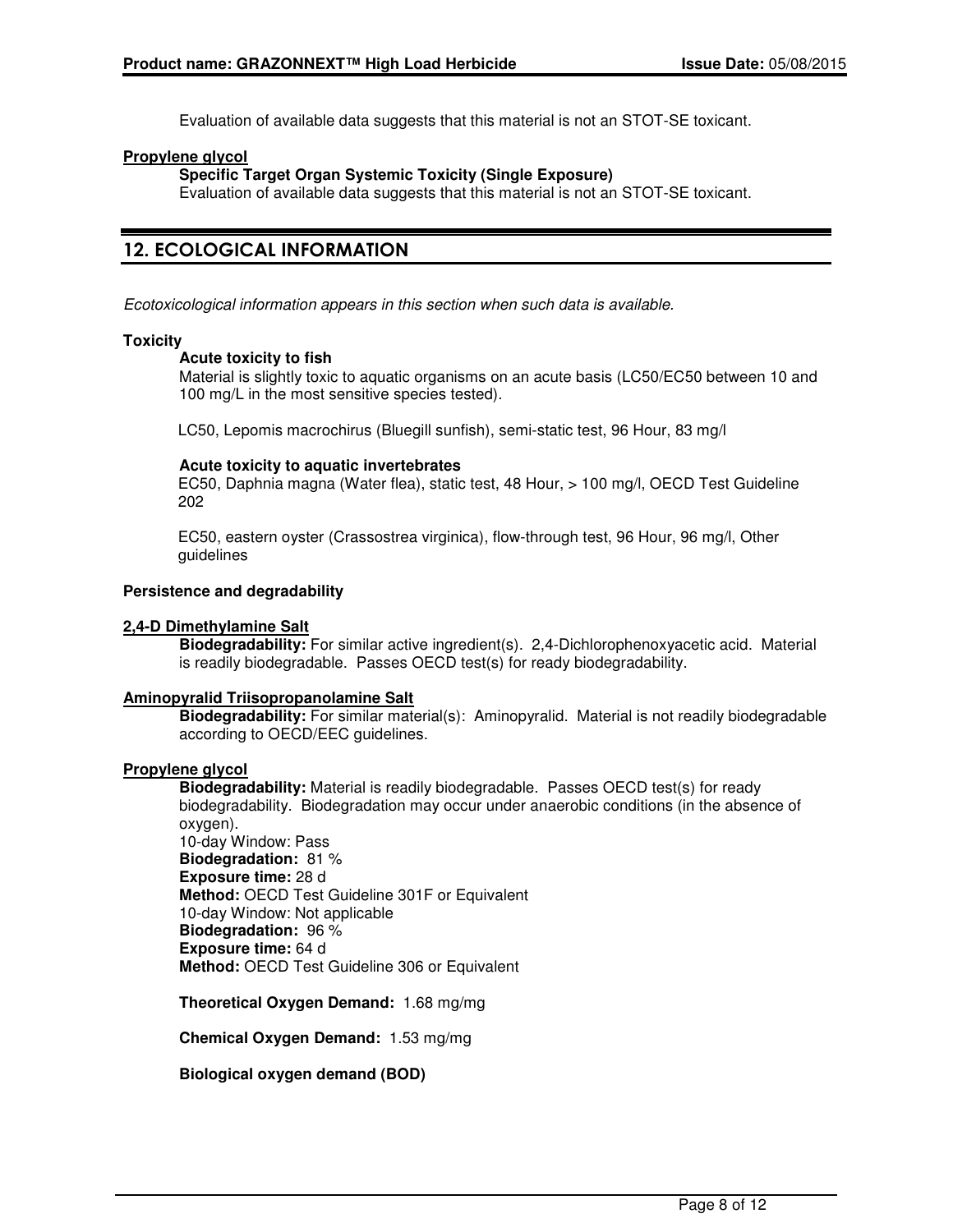| <b>Incubation</b><br>Time | <b>BOD</b> |
|---------------------------|------------|
| 5 d                       | 69.000 %   |
| 10 d                      | 70.000 %   |
| 20d                       | 86.000 %   |

### **Photodegradation**

**Atmospheric half-life:** 10 Hour **Method:** Estimated.

### **Balance**

**Biodegradability:** No relevant data found.

#### **Bioaccumulative potential**

**Bioaccumulation:** No data available.

#### **Mobility in soil**

#### **2,4-D Dimethylamine Salt**

For similar active ingredient(s). 2,4-Dichlorophenoxyacetic acid. Potential for mobility in soil is very high (Koc between 0 and 50).

#### **Aminopyralid Triisopropanolamine Salt**

For similar active ingredient(s). Aminopyralid. Potential for mobility in soil is very high (Koc between 0 and 50).

#### **Propylene glycol**

Given its very low Henry's constant, volatilization from natural bodies of water or moist soil is not expected to be an important fate process. Potential for mobility in soil is very high (Koc between 0 and 50). **Partition coefficient(Koc):** < 1 Estimated.

#### **Balance**

No relevant data found.

# 13. DISPOSAL CONSIDERATIONS

**Disposal methods:** If wastes and/or containers cannot be disposed of according to the product label directions, disposal of this material must be in accordance with your local or area regulatory authorities. This information presented below only applies to the material as supplied. The identification based on characteristic(s) or listing may not apply if the material has been used or otherwise contaminated. It is the responsibility of the waste generator to determine the toxicity and physical properties of the material generated to determine the proper waste identification and disposal methods in compliance with applicable regulations. If the material as supplied becomes a waste, follow all applicable regional, national and local laws.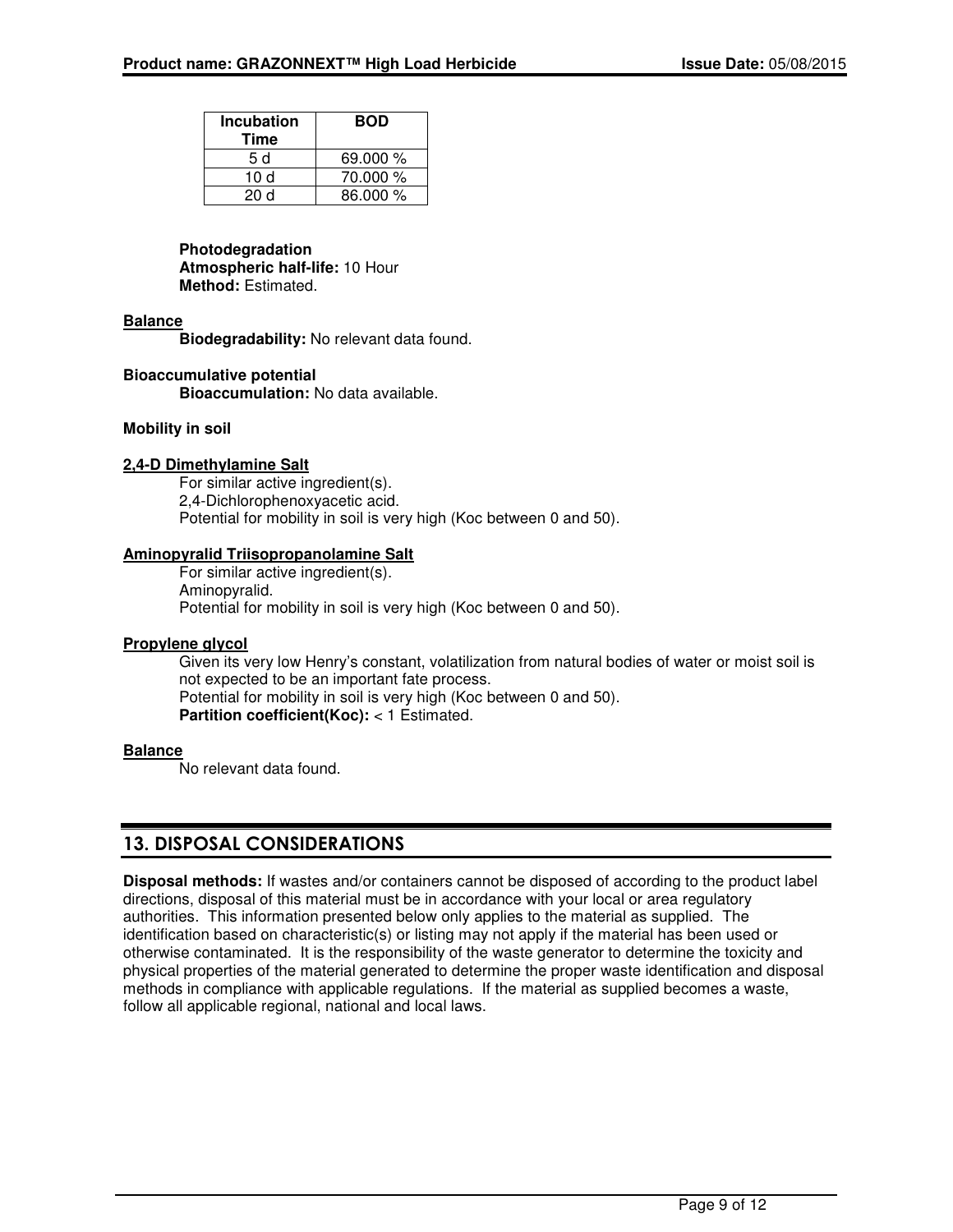### 14. TRANSPORT INFORMATION

#### **DOT**

| Proper shipping name       | Environmentally hazardous substance, liquid, n.o.s. (2,4-D)<br>Salt) |
|----------------------------|----------------------------------------------------------------------|
| <b>UN number</b>           | UN 3082                                                              |
| Class                      | 9                                                                    |
| Packing group              | Ш                                                                    |
| <b>Reportable Quantity</b> | 2.4-D Salt                                                           |

#### **Classification for SEA transport (IMO-IMDG):**

**Transport in bulk according to Annex I or II of MARPOL 73/78 and the IBC or IGC Code**

 Not regulated for transport Consult IMO regulations before transporting ocean bulk

#### **Classification for AIR transport (IATA/ICAO):**

Not regulated for transport

This information is not intended to convey all specific regulatory or operational requirements/information relating to this product. Transportation classifications may vary by container volume and may be influenced by regional or country variations in regulations. Additional transportation system information can be obtained through an authorized sales or customer service representative. It is the responsibility of the transporting organization to follow all applicable laws, regulations and rules relating to the transportation of the material.

# 15. REGULATORY INFORMATION

#### **OSHA Hazard Communication Standard**

This product is a "Hazardous Chemical" as defined by the OSHA Hazard Communication Standard, 29 CFR 1910.1200.

#### **Superfund Amendments and Reauthorization Act of 1986 Title III (Emergency Planning and Community Right-to-Know Act of 1986) Sections 311 and 312** Chronic Health Hazard

#### **Superfund Amendments and Reauthorization Act of 1986 Title III (Emergency Planning and Community Right-to-Know Act of 1986) Section 313**

This material does not contain any chemical components with known CAS numbers that exceed the threshold (De Minimis) reporting levels established by SARA Title III, Section 313.

#### **California Proposition 65 (Safe Drinking Water and Toxic Enforcement Act of 1986)**

This product contains no listed substances known to the State of California to cause cancer, birth defects or other reproductive harm, at levels which would require a warning under the statute.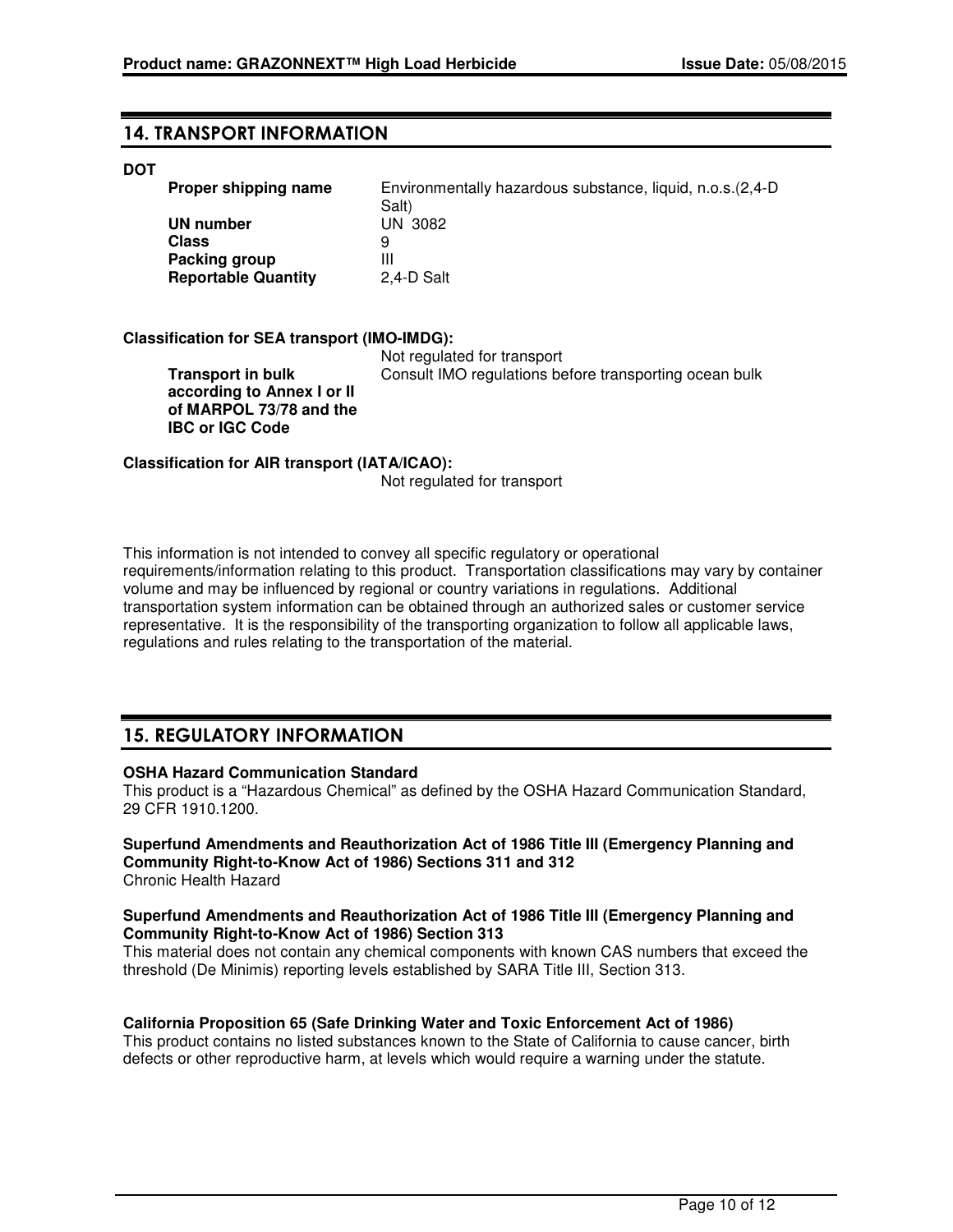#### **Pennsylvania (Worker and Community Right-To-KnowAct): Pennsylvania Hazardous Substances List and/or Pennsylvania Environmental Hazardous Substance List:**

The following product components are cited in the Pennsylvania Hazardous Substance List and/or the Pennsylvania Environmental Substance List, and are present at levels which require reporting.

**Components CASRN** Propylene glycol 57-55-6

#### **Pennsylvania (Worker and Community Right-To-KnowAct): Pennsylvania Special Hazardous Substances List:**

To the best of our knowledge, this product does not contain chemicals at levels which require reporting under this statute.

### **United States TSCA Inventory (TSCA)**

This product contains chemical substance(s) exempt from U.S. EPA TSCA Inventory requirements. It is regulated as a pesticide subject to Federal Insecticide, Fungicide, and Rodenticide Act (FIFRA) requirements.

### **Federal Insecticide, Fungicide and Rodenticide Act**

EPA Registration Number: 62719-628

This chemical is a pesticide product registered by the Environmental Protection Agency and is subject to certain labeling requirements under federal pesticide law. These requirements differ from the classification criteria and hazard information required for safety data sheets, and for workplace labels of non-pesticide chemicals. Following is the hazard information as required on the pesticide label:

DANGER

Corrosive Causes irreversible eye damage Harmful if swallowed

# 16. OTHER INFORMATION

### **Hazard Rating System**

**NFPA**

| . m | <b>Reactivity</b> |
|-----|-------------------|
|     |                   |

#### **Revision**

Identification Number: 101209085 / A211 / Issue Date: 05/08/2015 / Version: 2.0 DAS Code: GF-2633

Most recent revision(s) are noted by the bold, double bars in left-hand margin throughout this document.

### **Legend**

| ______                     |                                                            |
|----------------------------|------------------------------------------------------------|
| <b>TWA</b>                 | TWA<br>hr<br>-റ-                                           |
| $\cdots$ .<br>US<br>. W⊢⊢' | 'WEEL.<br>Environmental<br>Workplace<br>Exposure<br>Levels |
|                            |                                                            |

#### **Information Source and References**